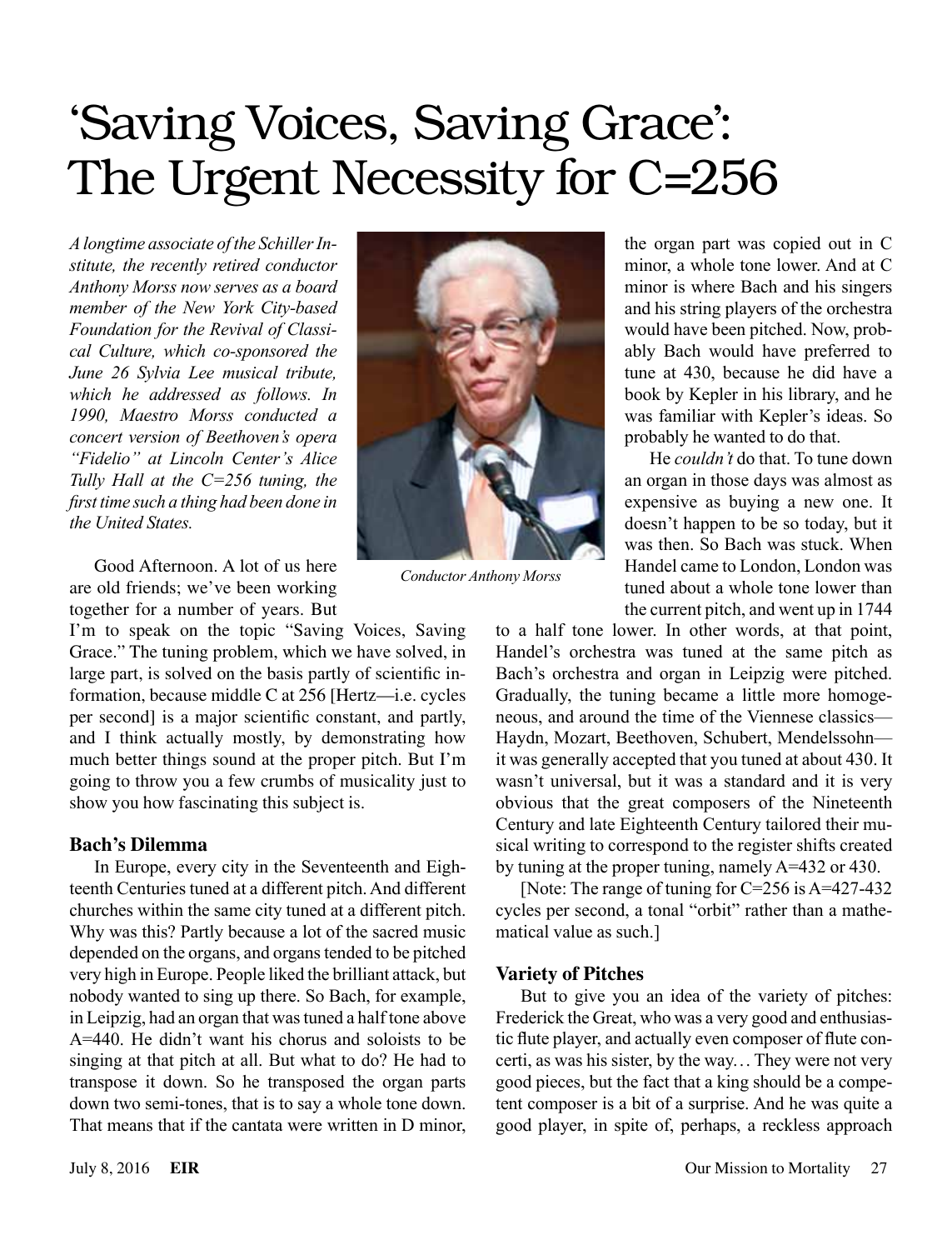once in a while. At the end of one allegro he asked his teacher, Josef Joaquim Quantz, if he liked his tempo, and Quantz replied, "I liked *all* of them, sire." But he was an enthusiastic player and a skilled one. And Quantz not only was his *Kapellmeister* and his music teacher and his flute teacher, but Quantz was also a creator of a flute for Frederick the Great, that came with six different tuning rings. If you don't use any of them you have a seventh possibility of tuning. Why? Because music came from all over, from so many pitches, and to do it justice you had to tune your instrument to that particular pitch, and Frederick's flute had seven possibilities of tuning. That indicated an enormous variety of tuning pitches.

I'll give you one more example from the old times. A friend of mine who was a tenor who sang *Rigoletto* with me many times,— he was a wonderful Duke, which means that he was not only a tenor, but a tenor with a voice with a rather high tessitura, because the Duke was one such. He was such a good performer that he was hired by the Paris opera,— they were doing a revival of an opera by Gluck that had been premiered in the Mid-eighteenth Century and I forget if it was *Iphigenia in Tauris, Iphigenia in Aulis,* one of those. And my friend, the tenor, said it was *impossible.* The part was written so outrageously high—it was a terrible thing to have to sing. He said he didn't know how Gluck could have asked for anything so cruel. Well, *he* didn't know, and *I* didn't know at that point, that when Gluck's opera premiered at the Paris opera in those days, the opera tuned a minor third lower than current pitch. That meant that an aria which on the page which was an F major, in fact sounded a D major. So you can imagine that it was impossible to sing. The principle is very plain. If you live in a city which tunes high, like Venice, which tuned at modern 440—surprisingly enough, the only one that I know of—then you write pitches that are very low, because you are aiming to get all the music in the usable middle range of the voice—that's perfectly obvious—without extraordinary high notes and extraordinary low notes. And, consequently, if you are in a city which tunes very low, you write high notes, higher notes, in order to keep in that same usable middle register of the voice, which everybody wants to sing in. So it shows you can't take literally, by modern pitch standards, any of those old scores.

#### **Saving Modern Voices**

I remember years ago I conducted a wonderful Polish violinist named Henry Szeryng; he was a Carl Flesch pupil in Berlin. Mr. Szeryng had recorded one of the concerti we were doing—we were doing the Mozart Seventh and the Tchaikovsky. He had recorded the Tchaikovsky with [the conductor Charles] Munch and the Boston Symphony, so I bought the recording to find out what he was going to do. I was amazed I could follow every twist and turn. Anyway, Mr. Szeryng had just come from the Vienna Philharmonic, and Vienna had been made one of the leaders in high tuning in recent times by Herbert von Karajan, and here we come to the whole business of saving modern voices, because Karajan liked to tune high. Why? Because it made the orchestra brilliant, it gave it a cutting edge. But, unfortunately that's called interference, for the singers. And I once conducted a "Cav/Pag" (*Cavalleria Rusticana/ Pagliacci*) at official French pitch established in 1859- 1860 (A=435), and the balance problem of the opening of Pagliacci with the high screaming violins and piccolos and flutes was all resolved perfectly, I didn't have to say anything. Usually I have to balance that passage very well. But anyway, to return to Mr. Szeryng, he said that the high tuning of the Vienna Philharmonic bothered not only his ears, but it bothered his actual finger positions. They were significantly different, and he felt quite uncomfortable playing there.

Now, von Karajan had a habit of tuning both the Berlin Philharmonic, which he controlled, and the Vienna Philharmonic quite high. Well, then, if you're dealing with heroic roles that have an upper limit to the pitches they can hit, you're often tuned out of the use of really heroic voices. So what do you do? You hire lighter voices that may have an extra note in their compass. So they can hit the pitches now, with the orchestra tuned high. But look out! The orchestration hasn't changed, and the orchestration was a heavier orchestration for heavy voices. If the heavy voices just can't hit the pitches, you hire lighter voices. What's wrong with that? Well, the color is all wrong for the role. Even though the conductor may say, don't worry, "I'll keep the orchestra down," sooner or later those heavy accompaniments are going to do real damage to the voices.

And I will never forget an interview I heard with Elisabeth Schwarzkopf—spoke quite good English, by the way—and she said she was so lucky when she began to sing one of her signature roles, Die Marschallin in *Der Rosenkavalier,* and she said, "I was so lucky to have Herbert von Karajan in the pit, because Herbert can make the orchestra go away." But what is that really telling you? That that role was not for her in the first